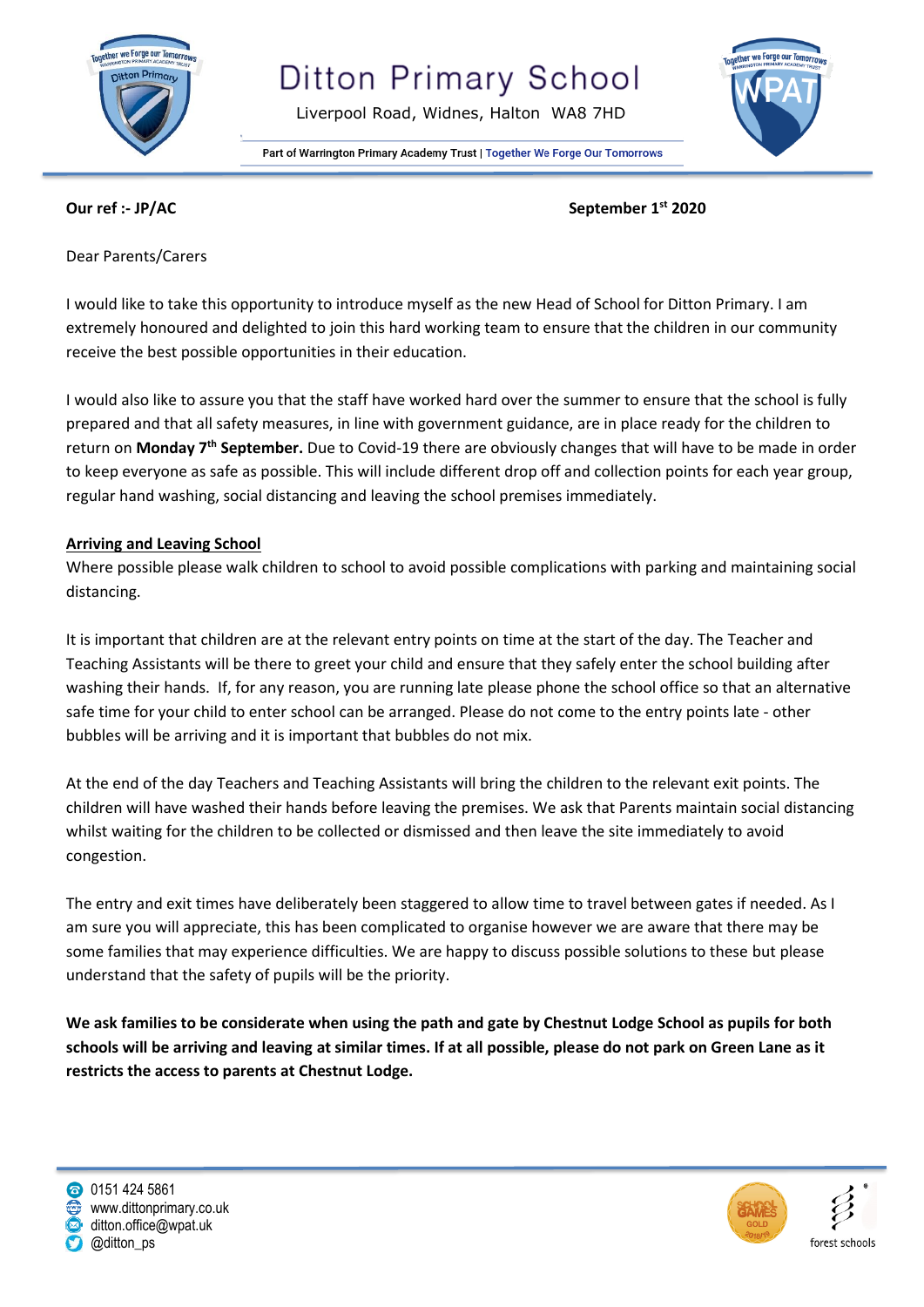

# **Ditton Primary School**

Liverpool Road, Widnes, Halton WA8 7HD

Part of Warrington Primary Academy Trust | Together We Forge Our Tomorrows



### **Increased Hygiene Measures**

In line with current guidance children and adults will be required to wash their hands as they enter school, as they leave school, before break, after break, before eating, after eating and at regular intervals throughout the day. The school has arranged for extra cleaning to take place during the school day in addition to the normal cleaning procedures to ensure that all high touch areas are safely maintained.

### **Face Masks**

Under the current guidance face masks are not recommended to be worn in primary schools. Children will be kept in their class bubbles and movement around the school will be very limited with no assemblies or gatherings in the hall. Lunches will be eaten in the classrooms and the playground has been zoned so that bubbles do not mix. Because of these measures face masks are not required at this time.

#### **Equipment and Bags**

Within school your child will be given a pencil case containing the equipment that they will need to use frequently. No other child will use their equipment. There may be some equipment that is used less frequently within your child's bubble. If other equipment is used it will be cleaned at the end of each day. We insist that children do not bring in any equipment from home (such as pencil cases, notebooks etc.) to minimise the risk of contamination. Children who wish to have packed lunches can bring in a lunch bag but all other bags are not permitted at this time.

To avoid the need for P.E. bags you will be informed of the day that your child participates in their P.E. lesson. Children must arrive at school in their P.E. kit (dark tracksuit jogging bottoms, school P.E. top and dark tracksuit jacket are appropriate during cold weather) to avoid the need to get changed within the school day.

All sinks inside and outside school have stocks of soap to enable pupils to clean their hands in line with government guidelines.

#### **Illness**

If your child has any symptoms of Covid-19 (high temperature, a new continuous cough, a loss or change in taste or smell) they must self-isolate immediately and you must order a test for them. The rest of your household must also self-isolate for 14 days. If the test comes back negative your child can come back to school (when well enough) and the household no longer needs to self-isolate. If the test comes back positive you must inform school, so that we can make a decision about closing the bubble and inform the relevant authorities, including track and trace.

If someone in a bubble has a positive test we will inform you whether your child needs to self-isolate. Your household does not have to self-isolate unless your child subsequently displays symptoms.

If your child becomes ill within the school day, you will be informed immediately - so please ensure that school has your up to date contact details. In order to keep your child comfortable and limit the risk of spreading the